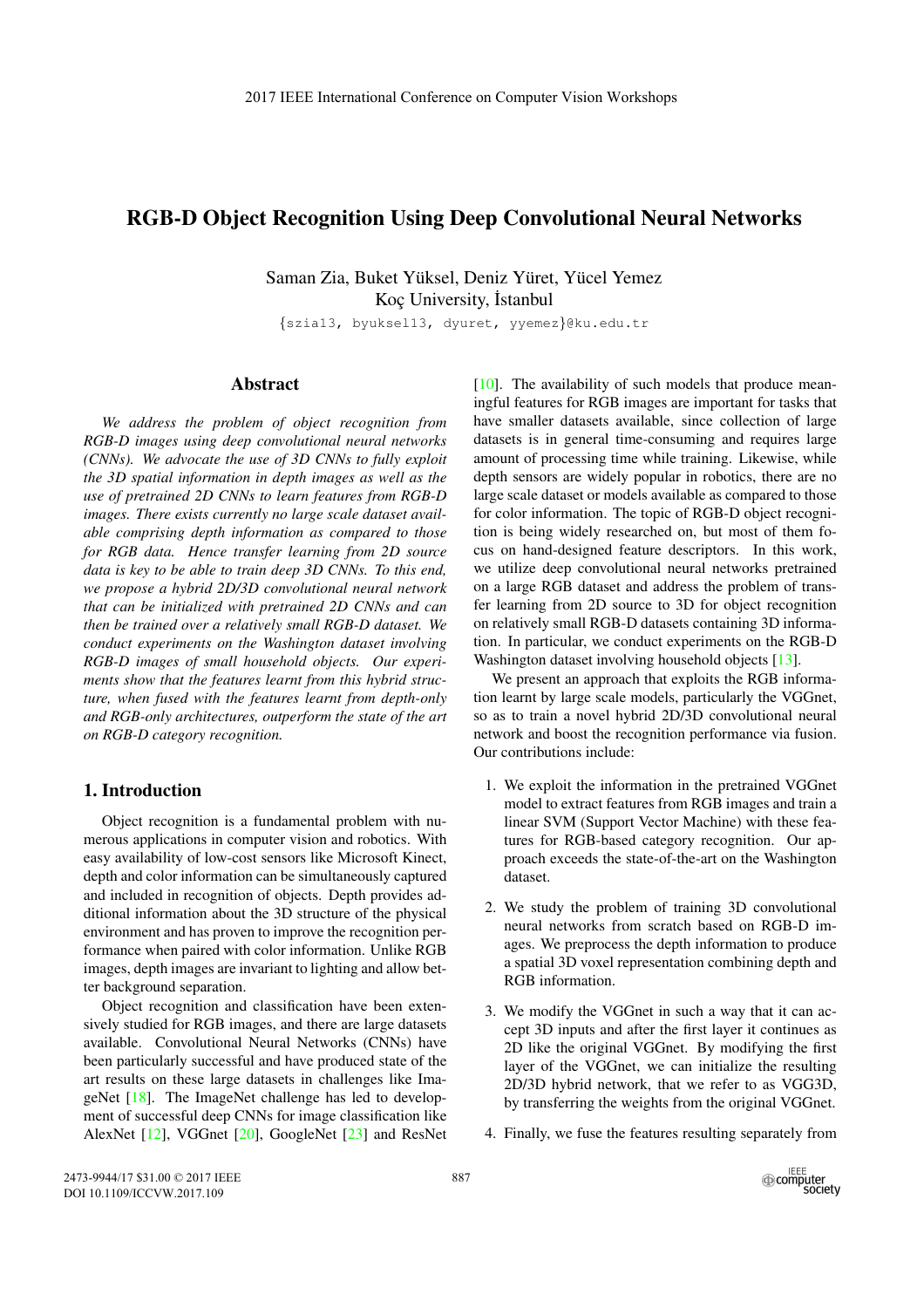VGGnet, 3D CNN and VGG3D architectures. Our fusion results exceed the state-of-the-art for category recognition.

#### 2. Related Work

The previous methods proposed for RGB-D objected recognition are broadly divided into two categories: the methods that use hand-designed descriptors and those that learn features. These features are then fed into classifiers along with their labels for the final classification task which is usually based on SVMs or softmax regression. Some of the methods that use feature learning include sparse coding, hierarchical matching pursuit [3, 4], convolutional k-means descriptors [2], regularized reconstructed ICA network [11] and coupled classifiers [15].

In recent years, deep learning has become extremely popular and has been extensively applied to machine learning tasks. In particular, convolutional neural networks are being popularly used to solve vision related task such as scene labeling [7], object recognition [21], face verification [24] and pose estimation [26]. Convolutional neural networks were originally introduced by [14] for a hand written digit recognition problem. Since then they have been used on datasets that include rich images like ImageNet and have achieved state-of-the-art performance on the ImageNet Large Scale Visual Recognition Challenge [18]. Recently, application of convolutional neural networks for RGB-D data has become popular and various methods have been suggested to achieve superior performance as compared to hand-designed descriptors [9].

Convolutional neural networks have been used in combination with other architectures to solve the RGB-D object recognition problem. One such technique is a combination of convolutional and recursive neural networks, that is based on the idea that convolutional layers extract low level features and recursive neural networks extract high level features [21]. Another work modifies this technique to boost the RGB-D based recognition performance by proposing a semi-supervised framework based on cotraining, which uses less labeled data but achieves competitive results as compared to the state of the art [5]. A recent work tackling the same problem of joint learning introduces a multimodal layer to a CNN-based neural network [27]. Another interesting work [19] converts depth images to RGB images using a color map and then uses a deep convolutional neural network (AlexNet) pretrained on color images. An extension of this method further improves the recognition performance by introducing a multi-modal scheme to learn joint features from the pretrained AlexNet [6].

Due to the availability of faster GPUs and dedicated CUDA libraries for deep learning, 3D convolutional neural networks are now increasingly becoming popular. 3D CNNs are currently being used for region proposal, object recognition and medical imaging. One such work focuses on neuroimaging using 3D MRI scans to predict Alzheimer's disease. The network consist of 3D convolutional layers pretrained via unsupervised learning using sparse auto-encoders [17]. Several approaches have been suggested to get a 3D voxel representation from depth images to be fed into 3D CNNs that allow to better exploit the 3D structure present in depth images. One such approach, called ShapeNets, represents the depth information into a voxel grid in the form of truncated signed distance function (TSDF) [22]. VoxNets is another approach that encodes depth information into a volumetric occupancy grid [16].

Transfer learning is a technique which improves the learning on target task using the information gathered on source task  $[25]$ . Especially in the case of object recognition, transfer learning is widely used with deep convolutional neural networks. The most common strategy is to use a deep CNN architecture pretrained on a large dataset as a feature extractor  $[22]$ ,  $[19]$  or to fine-tune it on a smaller dataset [6], [27]. When the target dataset is small, using a network that is pretrained with a larger dataset shows better performance on object recognition as investigated in [28]. This strategy of transfer learning however is currently applicable, particularly in the case of object recognition, only when the source and target datasets are of the same type, i.e., involving purely 2D image data. Transfer learning from 2D source to 3D target remains to be an open problem that we attempt to tackle in this work.

# 3. The Dataset

We conduct experiments on the Washington RGB-D dataset [13]. The dataset consists of 300 small household objects such as fruits, vegetables, boxes and water bottle, which are instances of 51 categories. Hence the dataset is grouped by category as well as by instance. For example, apple is a category that has five instances each of which can be red, green or yellow. Each instance has depth and RGB images from three video sequences. Each video sequence consists of a full turn table rotation with placing the camera at a certain angle, while the object is kept stationary. The video sequences are captured with the camera at 30◦, 45◦, and 60◦. In this work, we use the cropped version of the dataset, which consists of bounding box images, along with the segmentation masks that filter the background from both depth and RGB images. Our evaluation is based on a subset of this dataset, which consists of every fifth frame of each of the video sequences, resulting in about 42000 images. Out of these images, around 35000 instances are used for training and 7000 for testing.

The Washington dataset can be considered as tricky for the object recognition task due to various reasons. For example, the ball object can have instances that are not only of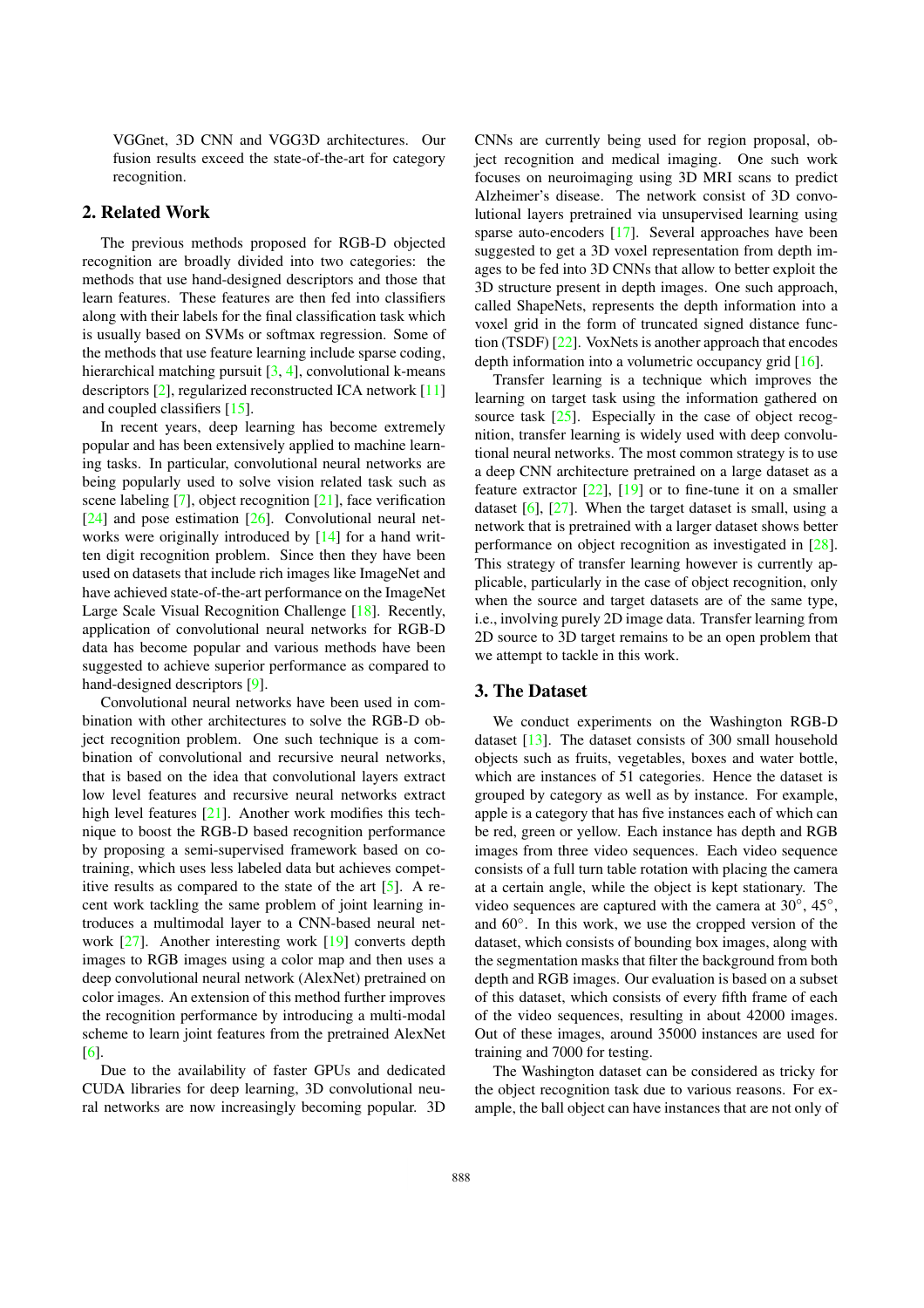

Figure 1. Our pretrained VGGnet-based architecture for RGB object recognition.

different colors but also of different shapes and sizes. The instances include tennis ball, golf ball and baseball. For category recognition experiments, the testing set includes instances that are completely different from the training set. Also, some round objects like tomato and sponge that are similar in both shape and color are indeed hard to differentiate.

### 4. VGGnet for RGB-only recognition

For RGB-only object recognition, we extract features using the pretrained VGGnet [20], which was the runner-up architecture in the ImageNet [18] classification and localization challenge in 2014. The VGGnet has a deep but simple structure, deploying very small  $(3 \times 3)$  filters in all of its convolutional layers. Hence it is relatively easy to implement and train, and therefore commonly used in computer vision for feature extraction from RGB images. More specifically, we use the 16-layer VGGnet which consists of stacks of convolution layers followed by maxpooling layers. In this deep architecture, the feature maps increase in number as the depth increases, and the convolutional layers are eventually followed by three fully connected layers.

While the initial layers of the VGGnet learn general features, deeper layers are expected to learn more dataset specific features. To extract the most meaningful features and make best use of the VGGnet for our task, we investigate the last three fully connected layers of the VGGnet to understand where the network inclines towards learning more dataset specific features. For this, we remove the first, second, and third fully connected layers from the VGGnet respectively (or their combinations) and extract features for each image by applying a forward pass on the pretrained VGGnet with no fine-tuning. The resulting features are then used for training a linear SVM in each case. Based on the experimental results that we will later present in Section 5, we use the VGGnet up to the depth of its first fully connected layer as the final architecture, as shown in Figure 1, where "Conv" stands for  $3 \times 3$  convolution followed by ReLU activation, "Pool" for max-pooling and "FC" for

fully connected layer.

# 5. 3D Pipeline

## 5.1. 3D Input Representation

The first step in our 3D recognition pipeline is to convert the input depth information into an adequate 3D representation. Rather than encoding the depth information as any function or descriptor such as truncated signed distance function as in  $[22]$ , we represent the depth information as raw as possible along with RGB information and investigate if a 3D CNN can learn meaningful features.

We represent the depth information in a 3D voxel grid by defining a third dimension based on the depth values present in the RGB-D images of the dataset. We create a 3D voxel representation, with the same height and width as the original image, and with a depth determined by the difference between the maximum and minimum depth values found in the images. Each RGB-D pixel of an image is then placed at the same position in the voxel grid but at its corresponding depth. This results in a 3D representation that simultaneously encodes the 3D spatial and color information of a given object. Incorporating the RGB information into the 3D representation helps to jointly learn features that are related to both depth and color rather than learning features from depth only. Our voxel representation (only for R channel for simplicity) is shown in Figure 2.

The depth images in the dataset have missing values in some regions where the depth sensor is not able to capture properly. We process these images by doing an interpolation to fill the missing values. We then apply the provided segmentation mask to filter out the background information and encode only the object shape since the turntable in the background has similar depth values to the object and interfere with its shape.

#### 5.2. 3D CNN Architecture

We follow the VGGnet [20] in terms of architecture while designing our 3D CNN. We employ two convolutional layers, each followed by a max-pooling layer. Two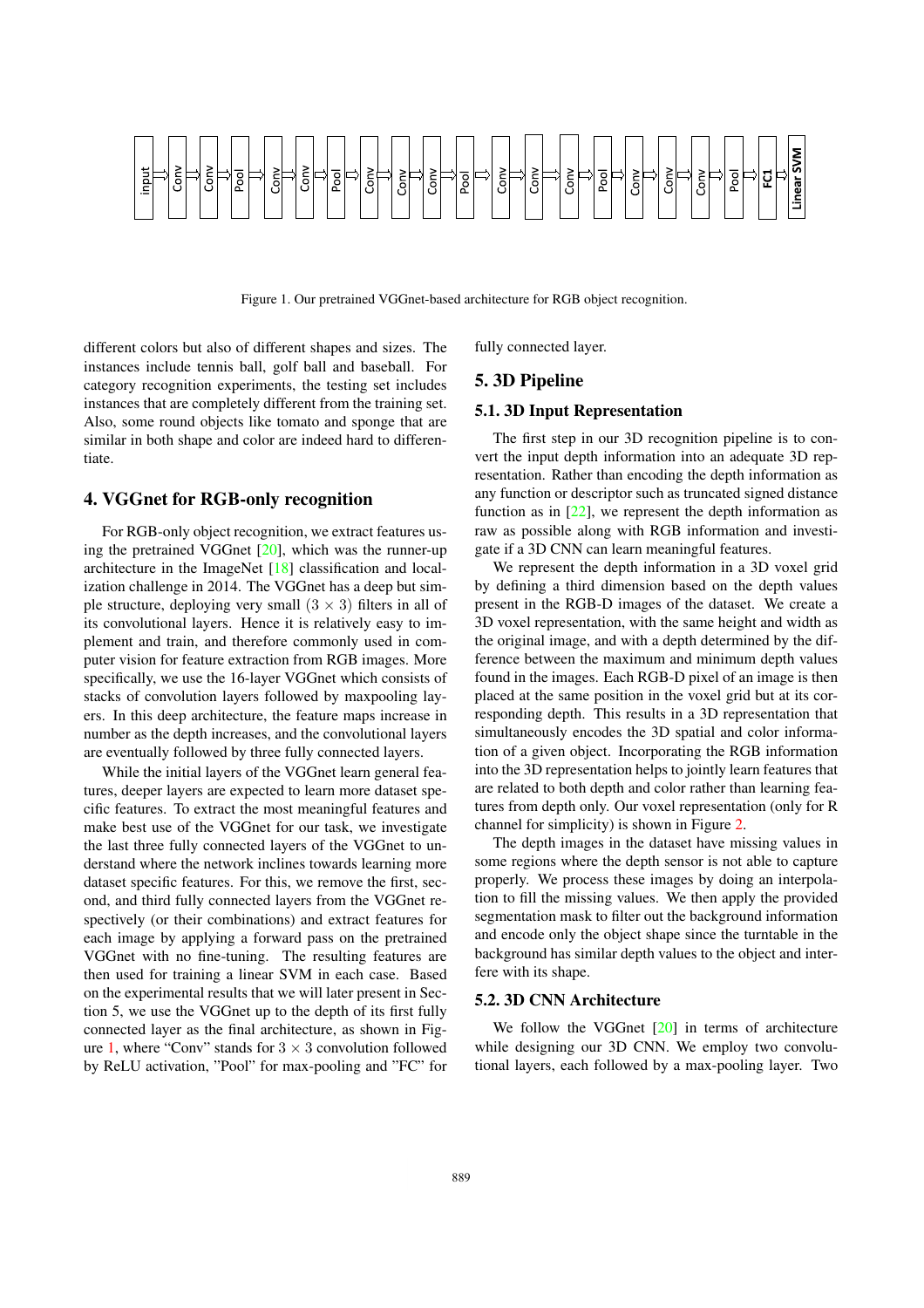

Figure 2. Illustration of how RGB-D images are converted to voxel representations for a  $3 \times 3$  input image (fragment), where depth values are quantized into 6 intervals.

fully connected layers are added to the end of the network, as shown in Figure 3. We rescale the resolution of the voxel representation to  $30 \times 30 \times 30$ , which is considerably smaller than the resolution of the original RGB-D images, but sufficient to train the network so as to obtain a decent performance. Note also that training 3D CNNs is significantly more demanding in terms of computation and memory requirements when compared to 2D CNNs. We use 64 filters at each convolutional layer and keep the filter size small  $(3 \times 3)$ . The number of filters is maintained through the convolution layers to retain information since the input size is already smaller as compared to the original object size. The weights are randomly initialized using the Xavier technique [8] and the network is trained by backpropagation using softmax classifier.

### 5.3. Hybrid CNN Architecture (VGG3D)

In order to transfer learning from 2D source to 3D target, we define a VGGnet-like hybrid CNN structure than can be initialized with the VGGnet and trained with backpropagation over the 3D RGB-voxel input generated as described in Section 5.1. The main idea is to modify the 2D VGGnet into a network that can accept 3D information. To this end, we replace the first layer of VGGnet-16 with a 3D convolutional layer by adding a dimension to the pretrained filter weights. After the first layer, the resulting hybrid network continues as 2D like the original VGGnet, and produces the same result as the original VGGnet would generate when fed with the corresponding RGB input image. This provides us with a good starting point to fine-tune the weights transferred from the VGGnet. We call this modified network as VGG3D and visualize its structure in Figure 4.

In our experiments with the hybrid network, we encode the depth values via non-uniform quantization based on the distribution of pixels along the third dimension that we denote by *d*, resulting in a  $N \times N \times D \times 3$  voxel representation, where *D* denotes the depth of the voxel grid and 3 is the number of color channels. We set  $N = 224$ , which is the image size given as input to the VGGnet. The depth values are quantized into  $D-1$  intervals of varying length so as to include equal number of pixels (points) at each interval over the whole dataset. The last depth interval *D* is spared to the

depth values corresponding to the background. We compute background depth values using the inverse of the segmentation masks provided. We choose  $D = 6$  as an optimal value in terms of memory constraints and the performance it gives.

The filters at the first layer of the hybrid network are 3D convolution kernels of size  $3 \times 3 \times D$ . The weights of these filters are initialized by replicating the filters of the first layer of the VGGnet along the depth dimension *d*. The filters at the remaining layers all remain 2D, initialized directly with the weights of the corresponding layers of the VGGnet.

In the sequel, we explain more rigorously how we initialize the hybrid CNN so that the output of the modified first layer generates exactly the same output as the first layer of the VGGnet when fed with the same sample (RGB or RGB-voxel). Let  $x^{(2)}(i, j)$  denote the 2D input image of size  $N \times N$  and  $x^{(3)}(i, j, d)$  the input 3D voxel grid of size  $N \times N \times D$ . For simplicity, we assume that the input images are monochrome with single channel, but the analysis can easily be generalized to RGB images. The *k*th filter at the first layer of the VGG3D, denoted by  $w_k^{(3)}(i, j, d)$  of size  $3 \times 3 \times D$ , is generated by replicating the corresponding 2D filter of the VGGnet along dimension *d* so that

$$
w_k^{(3)}(i,j,d) = w_k^{(2)}(i,j),
$$
\n(1)

where  $w_k^{(2)}(i,j)$  is the *k*th filter at the first layer of the VG-Gnet, which is of size  $3 \times 3$ . The corresponding outputs at the first layers of the VGGnet and VGG3D are then given by  $y_k^{(2)}(i,j) = x^{(2)}(i,j) * w_k^{(2)}(i,j)$  and  $y_k^{(3)}(i,j,d) = y_k^{(3)}(i,j)$  $x^{(3)}(i, j, d) * w_k^{(3)}(i, j, d)$ , respectively. By Eq. 1, we can then write

$$
y_k^{(3)}(i,j,D/2) = y_k^{(2)}(i,j)
$$
 (2)

assuming *D* is even, since the 3D input is originally a depth image so that  $x^{(3)}(i, j, d)$  is non-zero for at most one value of *d*, i.e., only one voxel is occupied for a given pixel (*i, j*). When the output  $y_k^{(3)}(i, j, D/2)$  of the first layer of the VGG3D is then fed to the next layer, the VGG3D generates exactly the same final output as the VGGnet would produce with the same sample. The illustration of this process is shown in Figure 5.

#### 6. Fusion

We fuse the outputs of the pretrained VGGnet, the 3D CNN and the VGG3D architectures to get our final overall RGB-D recognition performance. We basically concatenate the features that we get from individual architectures and then feed the resulting vector to the linear SVM. Although the 3D voxel input already contains RGB information, the 3D CNN is trained on a much lower resolution than the VGGnet resulting in a loss of RGB information.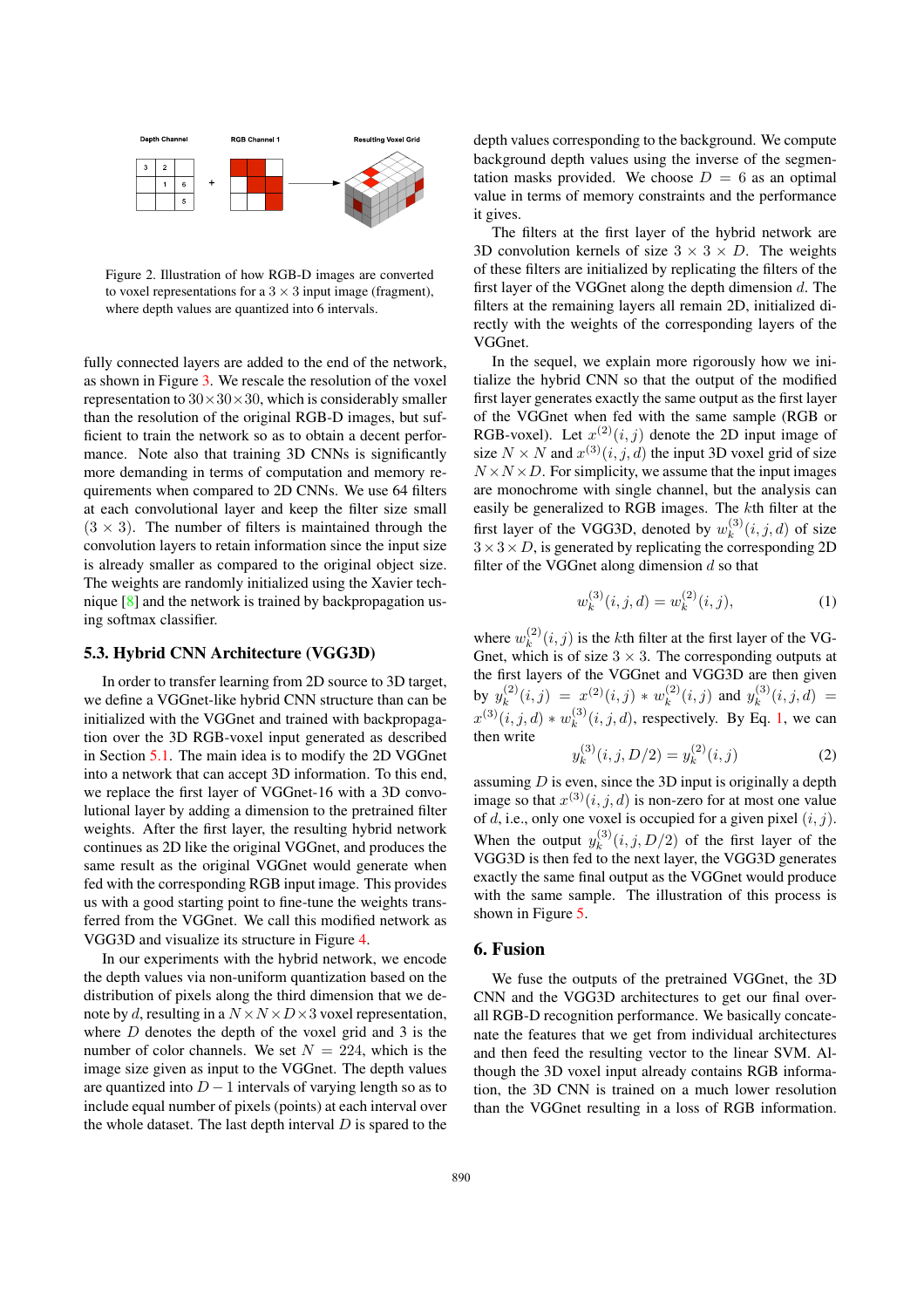

3D Conv Input

Figure 4. Our Hybrid 2D/3D CNN architecture (VGG3D)

So we do not expect it to model the RGB information as good as the VGGnet does. But incorporation of RGB information into the 3D CNN helps to train it from scratch using random initialization on a smaller dataset and to contribute to the overall performance by exploiting mainly the depth information. Moreover, the inclusion of the VGG3D in the fusion is expected to compensate some of the 3D information that cannot be modeled by the 3D CNN due to difficulties in its training, and the VGG3D achieves this via transfer learning.



Figure 5. Illustration of VGG3D (top row) and VGGnet (bottom row) first layer responses.

# 7. Experiments

# 7.1. Setup

We implement all the networks using Julia programming language [1] and Knet framework [29]. The experiments are carried out for the category recognition problem over 10

splits as in [13]. Each split contains randomly selected objects from each category (51 in total) in the test set and the remaining 249 objects are included in the training. The reported performance results are all outputs of the linear SVM fed by the features resulting from individual architectures or their combinations. Validation and parameter optimization, regarding both SVM classifiers and CNN architectures that we employ, are performed on Split 1 and repeated with fixed settings over the remaining splits.

For 3D CNN training, we fix the learning rate to 0.1 and the number of epochs to 10. The network is trained using back-propagation. For VGG3D network training, the softmax layer is first trained with back-propagation by freezing all the other layers with the weights transferred from the pretrained VGGnet. This learnt layer is then used to initialize the softmax layer prior to training of the VGG3D as a whole with backpropagation. For VGG3D training, we choose a low learning rate of 0.0001, which helps prevent overfitting.

| VGG Layer       | <b>Feature Size</b> | Accuracy $(\% )$ |
|-----------------|---------------------|------------------|
| FC1             | 4096                | 91.08            |
| FC2             | 4096                | 89.25            |
| FC <sub>3</sub> | 1000                | 72.24            |
| $FC1 + FC2$     | 8192                | 91.11            |
| $FC2 + FC3$     | 5096                | 89.20            |

Table 1. Recognition performance results with features extracted from fully connected VGGnet layers over Split1, where FC-*n* denotes the *n*th fully connected layer.

Prior to the experiments, all the images in the Washington dataset are re-scaled to the input size of the original VG-Gnet  $(224 \times 224)$  and then mean-normalized (the mean is computed over the training set). Beside this, no other pre-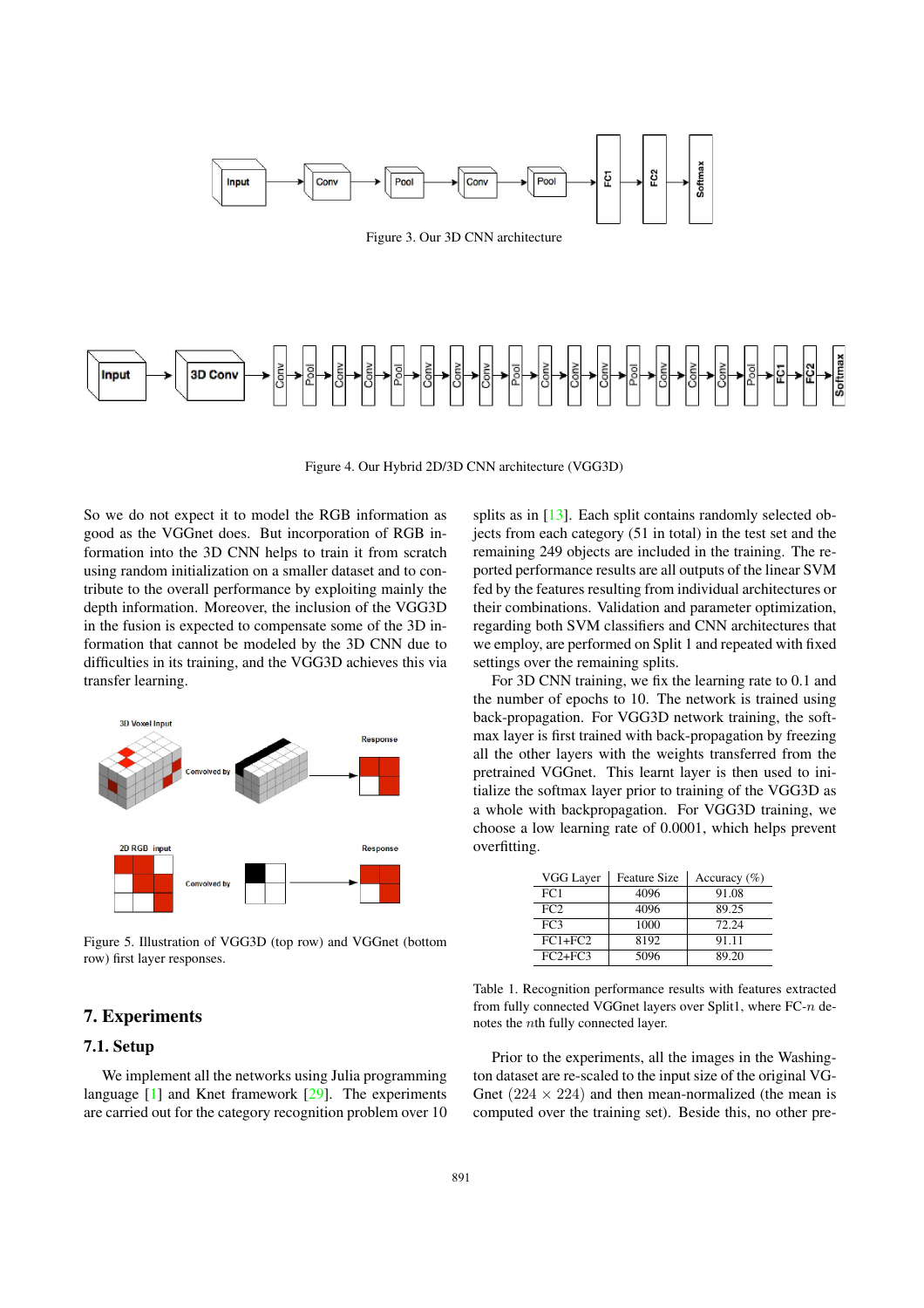| Split | VGGnet | 3D CNN | VGG3D | $VGGnet + 3D CNN$ | $VGGnet + 3D CNN + VGG3D$ |
|-------|--------|--------|-------|-------------------|---------------------------|
|       | 91.04  | 76.33  | 91.22 | 91.03             | 91.90                     |
| 2     | 92.69  | 76.88  | 92.51 | 92.09             | 92.76                     |
| 3     | 86.15  | 79.96  | 87.88 | 90.90             | 91.69                     |
| 4     | 87.62  | 74.69  | 87.56 | 90.27             | 90.31                     |
| 5     | 88.84  | 78.63  | 89.53 | 92.39             | 92.63                     |
| 6     | 89.72  | 79.61  | 90.02 | 90.40             | 91.02                     |
| 7     | 90.70  | 83.12  | 90.92 | 92.57             | 92.82                     |
| 8     | 87.87  | 77.40  | 88.32 | 91.64             | 92.27                     |
| 9     | 88.79  | 77.40  | 89.91 | 90.35             | 90.76                     |
| 10    | 86.15  | 80.30  | 89.97 | 91.56             | 92.21                     |
| Mean  | 88.96  | 78.43  | 89.78 | 91.29             | 91.84                     |
| Dev   | 2.13   | 2.41   | 1.55  | 0.86              | 0.89                      |

Table 2. Accuracy results (%) with 10-fold split validation for VGGnet, 3D CNN, VGGnet and fusion combinations.

processing is applied.

# 7.2. Results

We first compare the performances of the features extracted from different layers of the VGGnet in Table 1 (see also Section 4). We observe that as we move closer to the last fully connected layer of the VGGnet, the performance significantly worsens. This is because these layers learn features specific to the object categories of the original dataset. The first fully connected layer performs the best as anticipated. We also consider fusing the features resulting from a combination of fully connected layers as in [19]. We observe that when the best performing layers are fused, we get only an increase of 0.03% in the performance. Since the feature size doubles while fusing, we decide to include only the best performing layer in our VGGnet based architecture for RGB recognition (see Figure 1).

Table 2 shows the 10-fold recognition results for VG-Gnet, 3D CNN and VGG3D architectures, and their combinations, along with the corresponding mean accuracies and standard deviations. The VGGnet shows good performance of around 89% recognition rate on RGB images while the 3D CNN performs around 78% with incorporation of depth. However, the 3D CNN adds a significant 2.5% boost to the recognition performance when fused with the VGGnet. There are a number of reasons why the 3D voxel input, although comprising both depth and RGB information, does not yield better results than the RGB-only data itself. First, unlike the VGGnet, the 3D CNN is trained from scratch via random initialization and thus can not take any advantage of any previously learnt information. Second, the Washington dataset is a small dataset when compared to the ImageNet RGB database on which the VGGnet was pretrained. Moreover, the RGB-D images in the Washington dataset need to be re-scaled into a small voxel resolution in order to train the 3D CNN structure, which inevitably yields loss of both RGB and depth information. But when fused with the VGGnet, the 3D CNN that jointly learns information from depth and RGB adds significantly to the performance. When the VGG3D is finally incorporated into the fusion scheme, the VGG3D compensates for some part of the loss in 3D information via transfer learning, and the overall performance is further boosted and exceeds the state of the art, as given in Table 3, which presents 10-fold recognition results in comparison to previous methods. Note also that the performance of our VGG3D network is superior to the individual performances of the VGGnet and the 3DCNN. To the best of our knowledge, our overall fusion scheme achieves the highest accuracy on category recognition compared to the previous methods tested on the Washington dataset.

| Method             | RGB             | Depth           | $RGB-D$          |
|--------------------|-----------------|-----------------|------------------|
| $\lceil 13 \rceil$ | $74.30 \pm 3.3$ | $53.1 \pm 1.7$  | $81.90 \pm 2.8$  |
| $\lceil 4 \rceil$  | $82.40 \pm 3.1$ | $81.2 \pm 2.3$  | $87.50 \pm 2.9$  |
| [19]               | $83.10 + 2.0$   | N/A             | $89.40 + 1.3$    |
| $\sqrt{211}$       | $80.80 \pm 4.2$ | $78.90 \pm 3.8$ | $86.80 \pm 3.3$  |
| [11]               | $85.65 \pm 2.7$ | $83.94 + 2.8$   | $89.59 + 3.8$    |
| [5]                | $85.20 \pm 1.2$ | $81.2 \pm 2.3$  | $90.10 \pm 1.1$  |
| [6]                | $84.10 + 2.7$   | $83.8 + 2.7$    | $91.30 + 1.4$    |
| [27]               | $74.6 \pm 2.7$  | N/A             | $86.90 \pm 2.9$  |
| Ours               | $88.96 \pm 2.1$ | $78.43 \pm 2.4$ | $91.84 \pm 0.89$ |

Table 3. Comparison of our fusion scheme with previous methods for category recognition: Accuracy results (%) with RGB-only, Depth-only and RGB-D modalities.

#### 8. Conclusion

This work can be considered as an attempt to transfer learning from 2D source to 3D target for the object recognition problem where the datasets comprising 3D information are not large enough to be able to train deep neural network architectures from scratch. Our findings show that explicit handling of 3D spatial information as an additional modality to RGB data (using 3D CNNs in our case) significantly contributes to the recognition performance. Moreover, even a small amount of learning transferred from 2D source data to 3D (in terms of the first layer of the VGGnet transferred to the VGG3D in our case) can help further boost the performance beyond the state of the art. We believe that there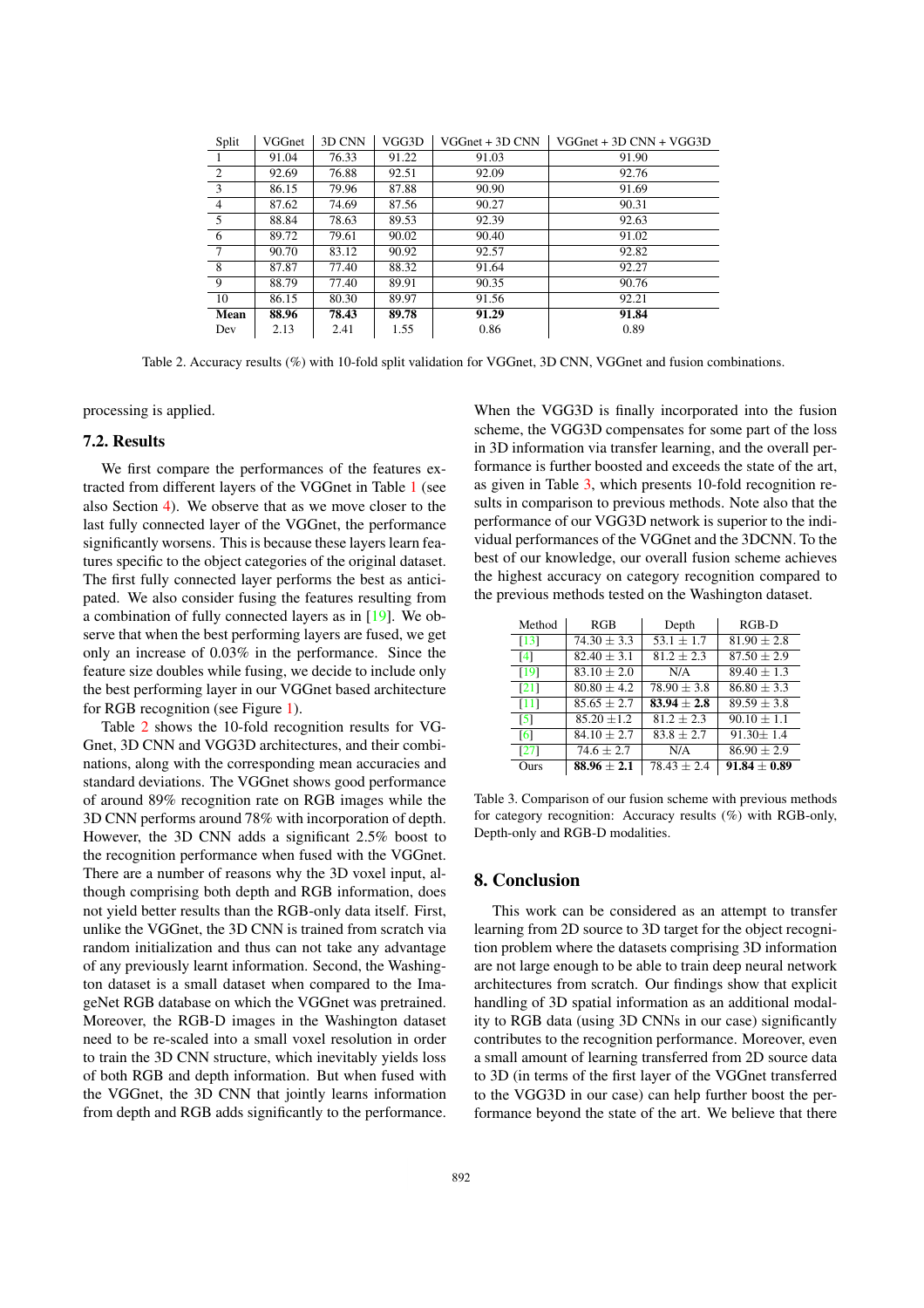is still room for even further improvements and hence need for better and more comprehensive architectures that can be trained via transfer learning in order to fully exploit the 3D information available for object recognition and possibly for other multimodal vision tasks as well.

#### Acknowledgements

This work was supported by the Scientific and Technological Research Council of Turkey (TUBITAK) Grants 114E628 and 215E201.

### References

- [1] J. Bezanson, A. Edelman, S. Karpinski, and V. B. Shah. Julia: A fresh approach to numerical computing. *SIAM Review*, 59(1):65–98, 2017. 5
- [2] M. Bluml, J. T. Springenberg, J. Wülfing, and M. Riedmiller. A learned feature descriptor for object recognition in RGB-D data. In *Robotics and Automation (ICRA), 2012 IEEE International Conference on*, pages 1298–1303. IEEE, 2012. 2
- [3] L. Bo, X. Ren, and D. Fox. Hierarchical matching pursuit for image classification: Architecture and fast algorithms. In *NIPS*, volume 1, page 6, 2011. 2
- [4] L. Bo, X. Ren, and D. Fox. Unsupervised feature learning for RGB-D based object recognition. In *Experimental Robotics*, pages 387–402. Springer, 2013. 2, 6
- [5] Y. Cheng, X. Zhao, K. Huang, and T. Tan. Semi-supervised learning and feature evaluation for RGB-D object recognition. *Computer Vision and Image Understanding*, 139:149– 160, 2015. 2, 6
- [6] A. Eitel, J. T. Springenberg, L. Spinello, M. Riedmiller, and W. Burgard. Multimodal deep learning for robust RGB-D object recognition. In *2015 IEEE/RSJ International Conference on*, pages 681–687, 2015. 2, 6
- [7] C. Farabet, C. Couprie, L. Najman, and Y. LeCun. Learning hierarchical features for scene labeling. *IEEE Transactions on Pattern Analysis and Machine Intelligence*, 35(8):1915– 1929, 2013. 2
- [8] X. Glorot and Y. Bengio. Understanding the difficulty of training deep feedforward neural networks. In *Aistats*, volume 9, pages 249–256, 2010. 4
- [9] S. Gupta, R. Girshick, P. Arbeláez, and J. Malik. Learning rich features from rgb-d images for object detection and segmentation. In *European Conference on Computer Vision*, pages 345–360. Springer, 2014. 2
- [10] K. He, X. Zhang, S. Ren, and J. Sun. Deep residual learning for image recognition. In *Proceedings of the IEEE Conference on Computer Vision and Pattern Recognition*, pages 770–778, 2016. 1
- [11] I. Jhuo, S. Gao, L. Zhuang, D. T. Lee, and Y. Ma. Unsupervised feature learning for RGB-D image classification. In *Asian Conference on Computer Vision*, pages 276–289. Springer, 2014. 2, 6
- [12] A. Krizhevsky, I. Sutskever, and G. H. Hinton. Imagenet classification with deep convolutional neural networks. In *Advances in Neural Information Processing Systems*, pages 1097–1105, 2012. 1
- [13] K. Lai, L. Bo, X. Ren, and D. Fox. A large-scale hierarchical multi-view RGB-D object dataset. In *Robotics and Automation (ICRA)*, pages 1817–1824. IEEE, 2011. 1, 2, 5, 6
- [14] Y. LeCun, L. Bottou, Y. Bengio, and P. Haffner. Gradientbased learning applied to document recognition. *Proceedings of the IEEE*, 86(11):2278–2324, 1998. 2
- [15] X. Li, M. Fang, J. Zhang, and J. Wu. Learning coupled classifiers with RGB images for RGB-D object recognition. *Pattern Recognition*, 61:433–446, 2017. 2
- [16] D. Maturana and S. Scherer. Voxnet: A 3D convolutional neural network for real-time object recognition. In *Intelligent Robots and Systems (IROS), 2015 IEEE/RSJ International Conference on*, pages 922–928. IEEE, 2015. 2
- [17] A. Payan and G. Montana. Predicting alzheimer's disease: A neuroimaging study with 3D convolutional neural networks. *arXiv preprint arXiv:1502.02506*, 2015. 2
- [18] O. Russakovsky, J. Deng, H. Su, J. Krause, S. Satheesh, S. Ma, Z. Huang, A. Karpathy, A. Khosla, M. Bernstein, A. C. Berg, and L. FeiFei. Imagenet large scale visual recognition challenge. *International Journal of Computer Vision*, 115(3):211–252, 2015. 1, 2, 3
- [19] M. Schwarz, H. Schulz, and S. Behnke. RGB-D object recognition and pose estimation based on pre-trained convolutional neural network features. In *Robotics and Automation (ICRA), 2015 IEEE International Conference on*, pages 1329–1335, 2015. 2, 6
- [20] K. Simonyan and A. Zisserman. Very deep convolutional networks for large-scale image recognition. *arXiv preprint arXiv:1409.1556*, 2014. 1, 3
- [21] R. Socher, B. Huval, B. P. Bath, C. D. Manning, and A. Y. Ng. Convolutional-recursive deep learning for 3D object classification. In *NIPS*, volume 3, page 8, 2012. 2, 6
- [22] S. Song and J. Xiao. Deep sliding shapes for amodal 3D object detection in RGB-D images. In *Proceedings of the IEEE Conference on Computer Vision and Pattern Recognition*, pages 808–816, 2016. 2, 3
- [23] C. Szegedy, W. Liu, Y. Jia, P. Sermanet, S. Reed, D. Anguelov, D. Erhan, V. V. Vanhoucke, and A. Rabinovich. Going deeper with convolutions. In *Proceedings of the IEEE Conference on Computer Vision and Pattern Recognition*, pages 1–9, 2015. 1
- [24] Y. Taigman, M. Yang, M. Ranzato, and L. Wolf. Deepface: Closing the gap to human-level performance in face verification. In *Proceedings of the IEEE Conference on Computer Vision and Pattern Recognition*, pages 1701–1708, 2014. 2
- [25] L. Torrey and J. Shavlik. Transfer learning. *Handbook of Research on Machine Learning Applications and Trends: Algorithms, Methods, and Techniques*, 1:242, 2009. 2
- [26] A. Toshev and C. Szegedy. Deeppose: Human pose estimation via deep neural networks. In *Proceedings of the IEEE Conference on Computer Vision and Pattern Recognition*, pages 1653–1660, 2014. 2
- [27] A. Wang, J. Lu, J. Cai, T. Cham, and G. Wang. Large-margin multi-modal deep learning for RGB-D object recognition. *IEEE Transactions on Multimedia*, 17(11):1887–1898, 2015. 2, 6